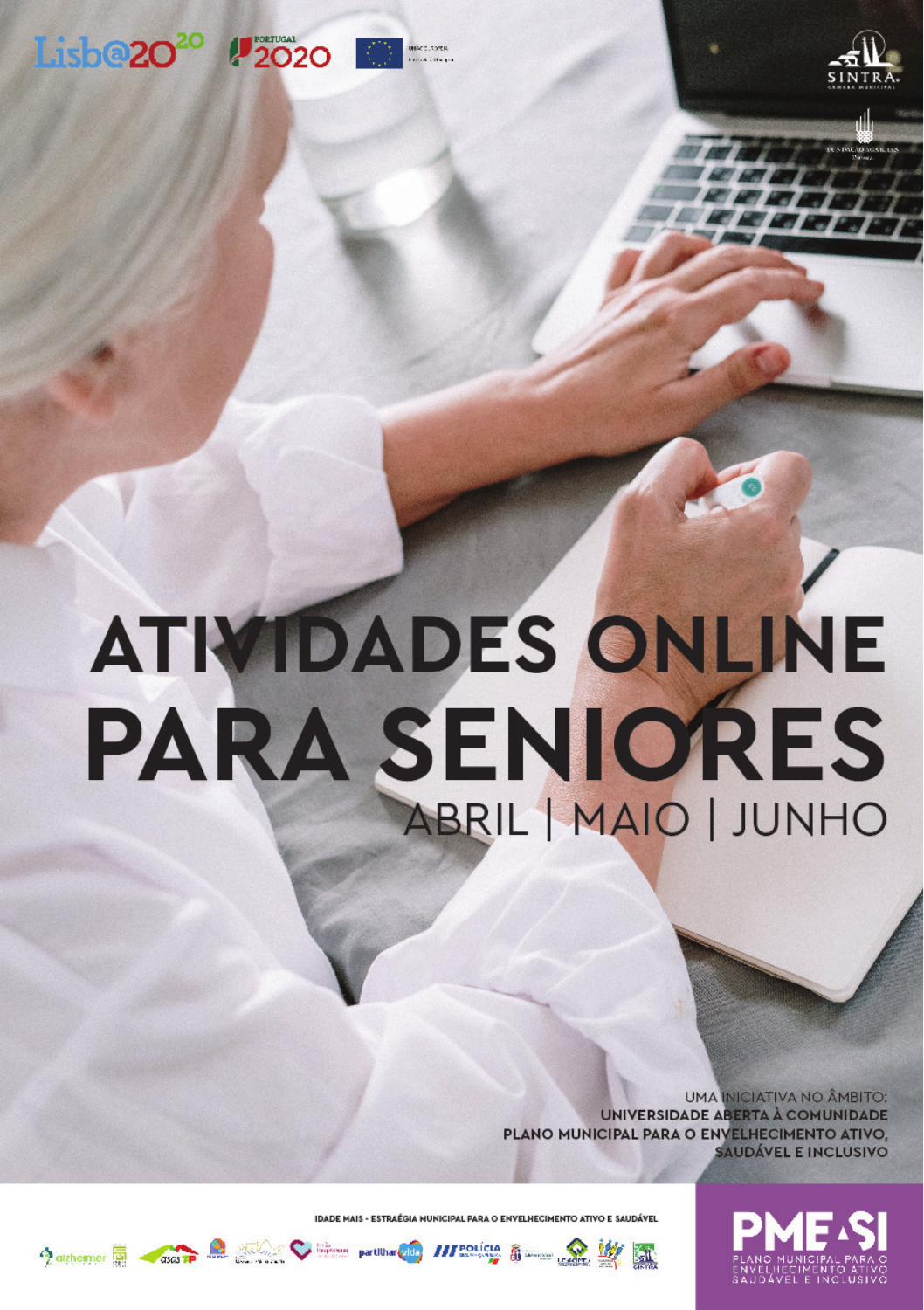#### **MUSICA**

**"CANTO INDIVIDUAL COM CAVAQUINHO"** | 10H00 | 7 AULAS ABRIL - 5 E 19 | MAIO - 3, 17 E 31 | JUNHO - 7 E 21 ACTIS - ASSOCIAÇÃO CULTURAL DA TERCEIRA IDADE DE SINTRA DINAMIZADOR: LUÍS SENA

**"MELODIAS E FADOS DE SEMPRE"** | 17H00 | 12 AULAS ABRIL - 9, 16, 23 E 30 | MAIO - 7, 14, 21 E 28 | JUNHO - 4, 11, 18 E 25 ACTIS - ASSOCIAÇÃO CULTURAL DA TERCEIRA IDADE DE SINTRA DINAMIZADOR: LUÍS COELHO

## **CIÊNCIAS E TECNOLOGIA**

**"INFORMÁTICA"** | 15H00 | 11 AULAS ABRIL - 5, 12, 19 E 26 | MAIO - 3, 10, 17 E 24 | JUNHO - 7, 14 E 21 ACTIS - ASSOCIAÇÃO CULTURAL DA TERCEIRA IDADE DE SINTRA DINAMIZADOR: ANA PAULA LEAL

**"INTERNET"** | 10H00 | 12 AULAS ABRIL - 9, 16, 23 E 30 | MAIO - 7, 14, 21 E 28 | JUNHO - 4, 11, 18 E 25 ACTIS - ASSOCIAÇÃO CULTURAL DA TERCEIRA IDADE DE SINTRA DINAMIZADOR: LUÍSA BOGAS

**"MEDIDAS E SINAIS NO TEMPO"** | 10H00 | 11 AULAS ABRIL - 8, 15, 22 E 29 | MAIO - 6, 13, 20 E 27 | JUNHO - 3, 17 E 24 ACTIS - ASSOCIAÇÃO CULTURAL DA TERCEIRA IDADE DE SINTRA DINAMIZADOR: FERNANDO FIGUEIRA

**"LANCHE CIENTIFICO"** | 17H00 | 3 AULAS ABRIL - 5 | MAIO - 3 | JUNHO - 14 ACTIS - ASSOCIAÇÃO CULTURAL DA TERCEIRA IDADE DE SINTRA DINAMIZADOR: CATARINA LEOTE

**"A TERRA E A VIDA"** | 15H00 | 11 AULAS ABRIL - 8, 15, 22, 29 | MAIO - 6, 13, 20, 27 | JUNHO - 3, 17, 24 ACTIS - ASSOCIAÇÃO CULTURAL DA TERCEIRA IDADE DE SINTRA DINAMIZADOR: LUÍSA LEOTE

**"A MÁQUINA HUMANA"** | 16H00 | 11 AULAS ABRIL - 8, 15, 22, 29 | MAIO - 6, 13, 20, 27 | JUNHO - 3, 17, 24 ACTIS - ASSOCIAÇÃO CULTURAL DA TERCEIRA IDADE DE SINTRA DINAMIZADOR: LUÍSA LEOTE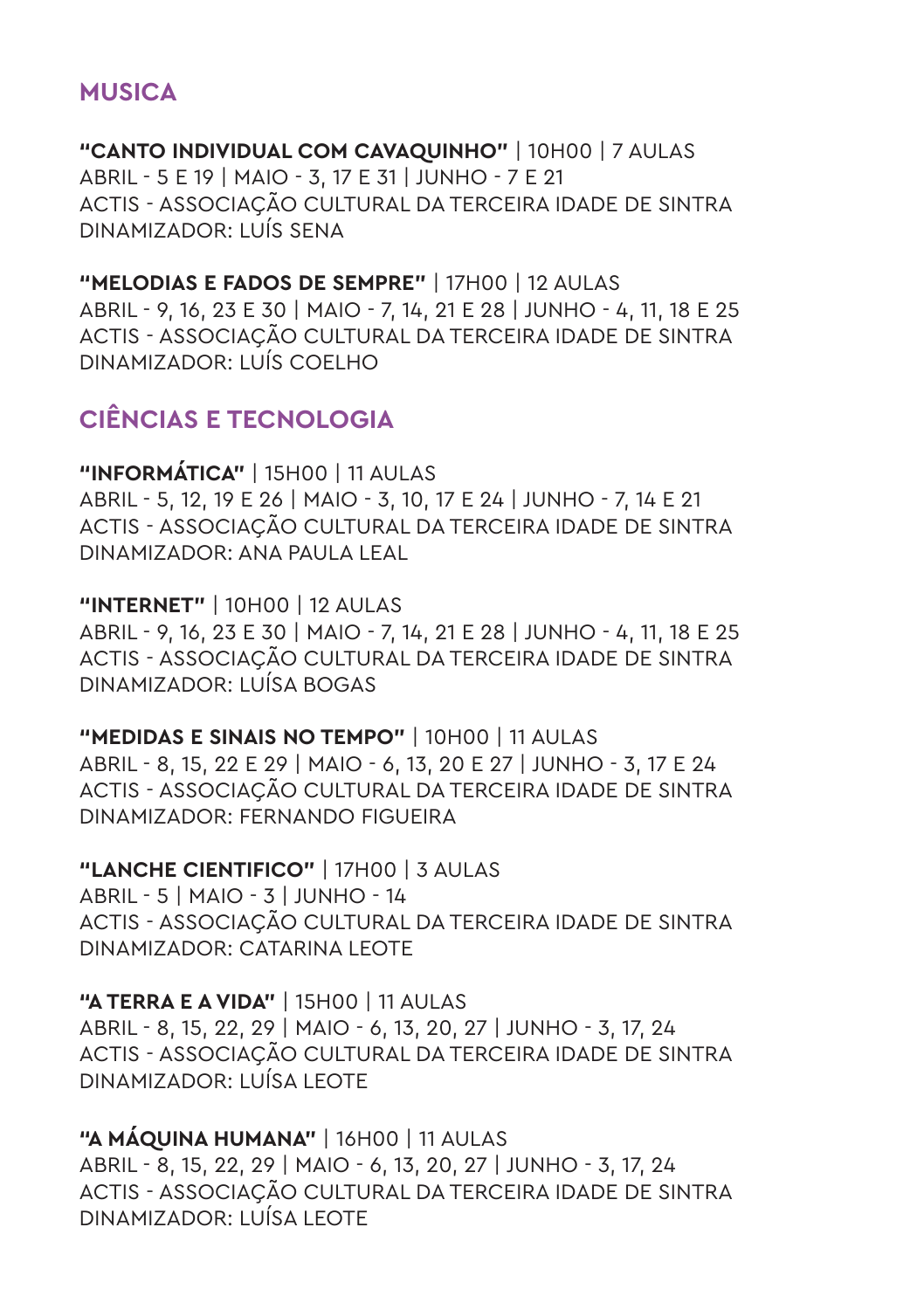## **LÍNGUAS, LITERATURAS E HUMANIDADES**

**"COMUNICAÇÃO E RELAÇÕES INTERPESSOAIS"** | 17H00 | 12 AULAS ABRIL - 7, 14, 21 E 28 | MAIO - 5, 12, 19 E 26 | JUNHO - 2, 9, 16 E 23 ACTIS - ASSOCIAÇÃO CULTURAL DA TERCEIRA IDADE DE SINTRA DINAMIZADOR: CLARA SOARES

#### **"AVÓS E NETOS 'ENSINAGENS'**

**AS ESCOLAS E AS EMPRESAS"** | 10H00 | 12 AULAS ABRIL - 7, 14, 21 E 28 | MAIO - 5, 12, 19 E 26 | JUNHO - 2, 9, 16 E 23 ACTIS - ASSOCIAÇÃO CULTURAL DA TERCEIRA IDADE DE SINTRA DINAMIZADOR: JOÃO OLIVEIRA

**"VIAJAR SEM SAIR DE CASA"** | 11H00 | 11 AULAS ABRIL - 8, 15, 22 E 29 | MAIO - 6, 13, 20 E 27 | JUNHO - 3, 17 E 24 ACTIS - ASSOCIAÇÃO CULTURAL DA TERCEIRA IDADE DE SINTRA DINAMIZADOR: CÁTIA LUÍS

**"OFICINA DE POESIA"** | 16H10 | 1 AULA  $MAD - 24$ UNIVERSIDADE SÉNIOR DE MASSAMÁ E MONTE ABRAÃO DINAMIZADOR: ANA MATIAS

## **ARTES E EXPRESSÕES**

**"QUARTAS ÀS 3"** | 15H00 | 12 AULAS ABRIL - 7, 14, 21 E 28 | MAIO - 5, 12, 19 E 26 | JUNHO - 2, 9, 16 E 23 ACTIS - ASSOCIAÇÃO CULTURAL DA TERCEIRA IDADE DE SINTRA DINAMIZADOR: EURICO LEOTE

## **CIÊNCIAS SOCIAIS E HUMANAS**

**"SEXUALIDADE NA IDADE MÉDIA"** | 16H30 |1 AULA  $ABRII - 8$ UNIVERSIDADE SÉNIOR DE MASSAMÁ E MONTE ABRAÃO DINAMIZADOR: RICARDO FALCATO

**"HISTÓRIA LOCAL SINTRENSE - NUMA PERSPETIVA DE MASSAMÁ"** | 14H10 |1 AULA ABRIL - 26 UNIVERSIDADE SÉNIOR DE MASSAMÁ E MONTE ABRAÃO DINAMIZADOR: RUI OLIVEIRA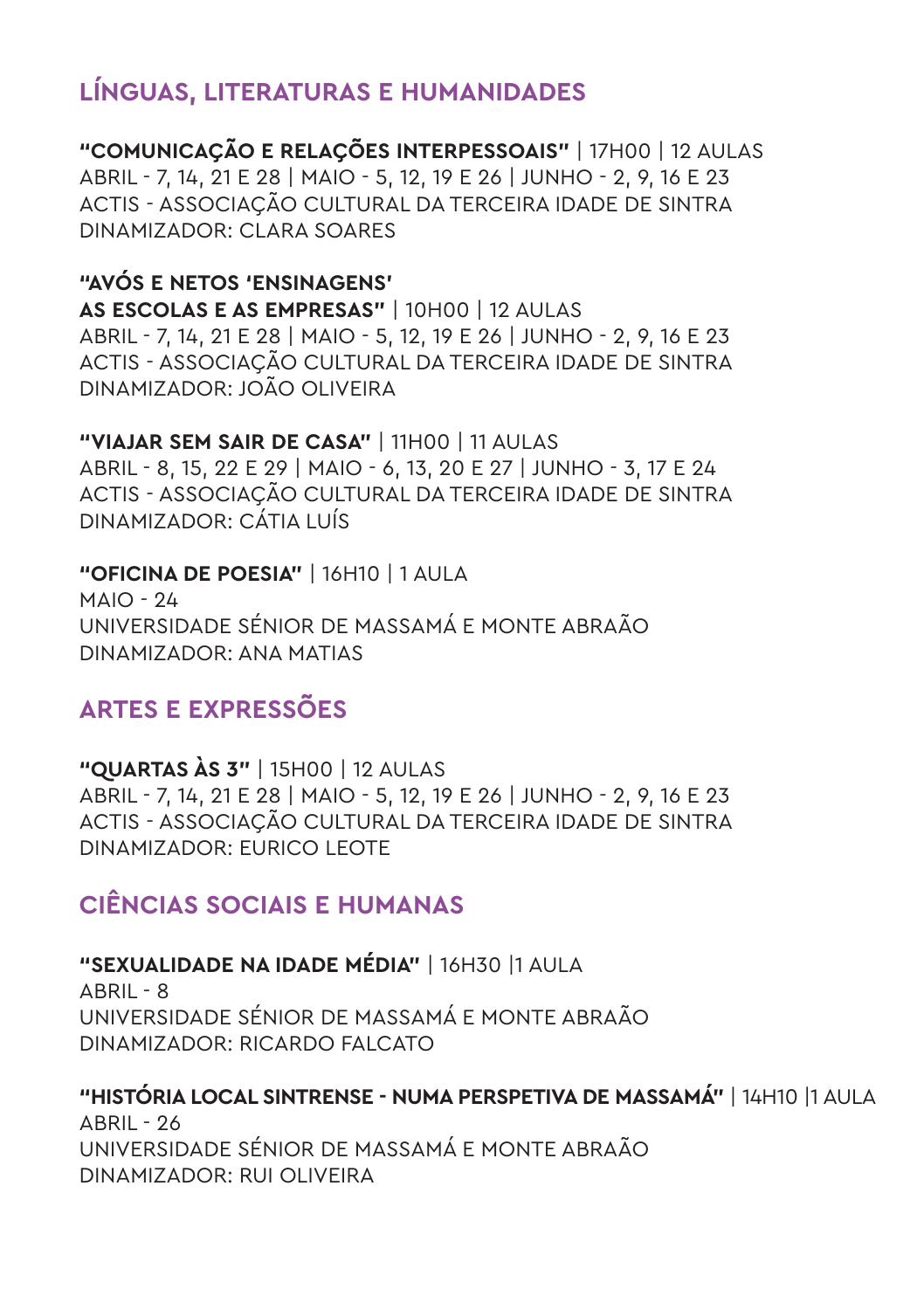#### **"FALE BEM COM DESENVOLTURA ENTONAÇÃO/PAUSA/LEITURA/TRAVA LÍNGUAS"** | 14H00 | 1 AULA  $MAIO - 5$ UNIVERSIDADE SÉNIOR DE MASSAMÁ E MONTE ABRAÃO DINAMIZADOR: LUÍS BIASÉ

**"HISTÓRIA UNIVERSAL, ECONÓMICA E SOCIAL"** | 11H20 | 1 AULA  $MAIO - 14$ UNIVERSIDADE SÉNIOR DE MASSAMÁ E MONTE ABRAÃO DINAMIZADOR: MANUEL COUTINHO

**"CIÊNCIA POLITICA"** | 11H00 | 12 AULAS ABRIL - 9, 16, 23 E 30 | MAIO - 7, 14, 21 E 28 | JUNHO - 4, 11, 18 E 25 UNIVERSIDADE SÉNIOR INTERGERACIONAL DE AGUALVA E MIRA SINTRA DINAMIZADOR: RAÚL PIRES

**"LINGUAGEM HUMANA E LITERATURA DE EXPRESSÃO PORTUGUESA"** | 14H10 | 1 AULA ABRIL - 22 UNIVERSIDADE SÉNIOR DE MASSAMÁ E MONTE ABRAÃO DINAMIZADOR: ANABELA FIDALGO

**"ESCRITA CRIATIVA"** | 14H00 | 1 AULA  $MAIO - 10$ UNIVERSIDADE SÉNIOR DE MASSAMÁ E MONTE ABRAÃO DINAMIZADOR: SILVANA RINALDI

**"COACHING DA VIDA"** | 17HOO | 11 AULAS ABRIL - 1, 8, 15, 22 E 29 | MAIO - 6, 13, 20 E 27 | JUNHO - 17 E 24 UNIVERSIDADE SÉNIOR INTERGERACIONAL DE AGUALVA E MIRA SINTRA DINAMIZADOR: SÓNIA FERREIRA

#### **MANUALIDADES**

**"ARRAIOLOS E TRICÔ"** | 15H00 | 12 AULAS ABRIL - 9, 16, 23 E 30 | MAIO - 7, 14, 21 E 28 | JUNHO - 4, 11, 18 E 25 ACTIS -ASSOCIAÇÃO CULTURAL DA TERCEIRA IDADE DE SINTRA DINAMIZADOR: LURDES VICENTE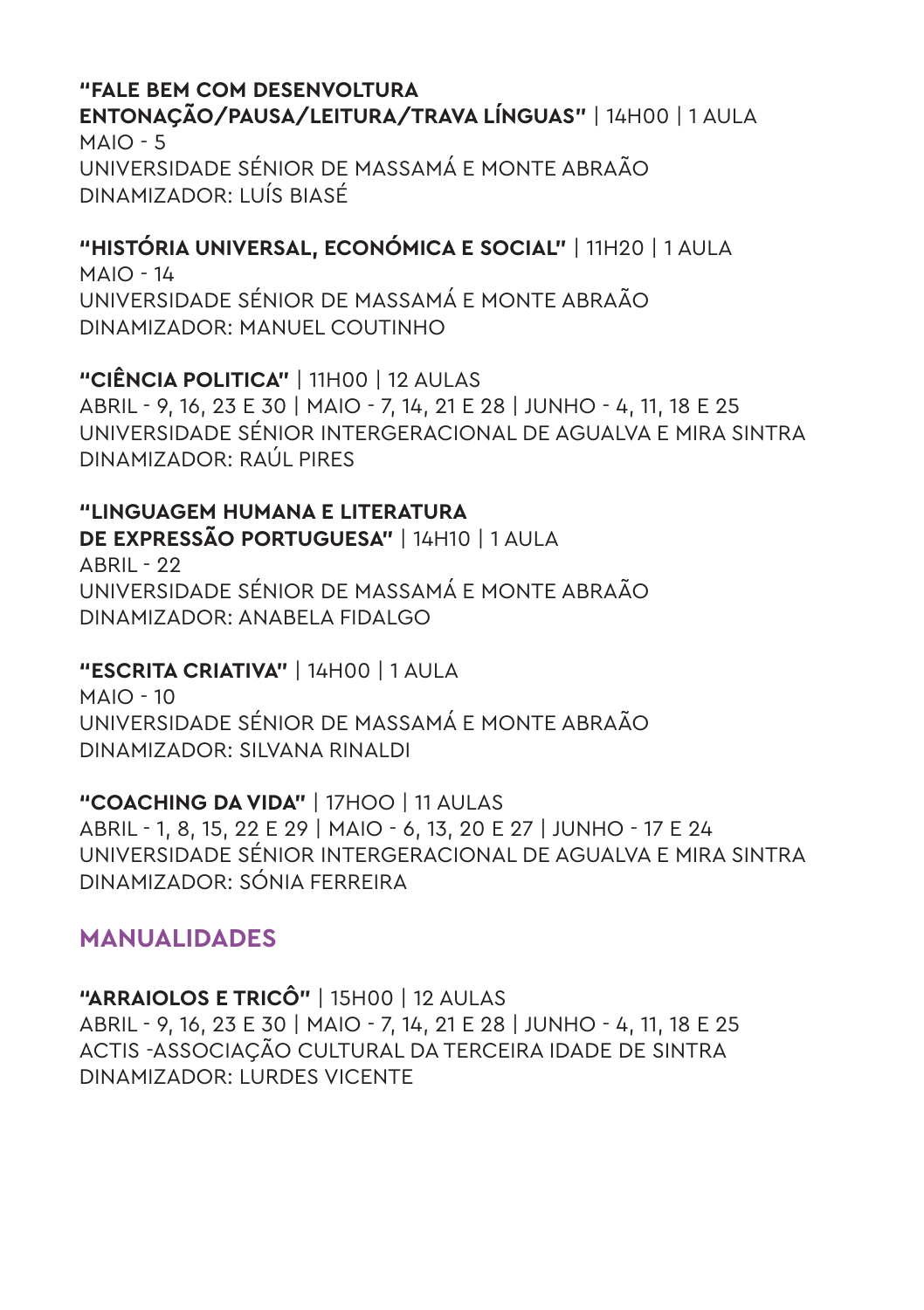## **MOVIMENTO, ATIVIDADE FÍSICA E MOTRICIDADE**

**"GINÁSTICA"** | 10H00 | 14 AULAS ABRIL - 12, 16, 19, 23, 26 E 30 | MAIO - 3, 7, 10, 14, 17, 21, 24 E 28 USCARM - UNIVERSIDADE SÉNIOR "CRIAR AFECTOS" DE RIO DE MOURO DINAMIZADOR: HÉLDER MONTEIRO

**"GINÁSTICA DE MANUTENÇÃO SÉNIOR BENEFÍCIOS DO EXERCÍCIO FÍSICO"** | 11H15 | 1 AULA MAIO - 18 UNIVERSIDADE SÉNIOR DE MASSAMÁ E MONTE ABRAÃO DINAMIZADOR: CÉLIA GONÇALVES

#### **GINÁSTICA SÉNIOR** | 10H00 | 38 AULAS

ABRIL - 5, 12, 19 E 26 (2ª FEIRA) | 7, 14, 21 E 28 (4ª FEIRA) | 9, 16, 23, 30 (6ª FEIRA) MAIO - 3, 10, 17, 24 E 31 (2ª FEIRA) | 5, 12, 19 E 26 (4ª FEIRA) | 7, 14, 21 E 28 (6ª FEIRA) JUNHO - 7, 14, 21 E 28 (2ª FEIRA) | 2, 9, 16, 23, E 30 (4ª FEIRA) | 4, 11, 18 E 25 (6° FEIRA) UNIVERSIDADE SÉNIOR INTERGERACIONAL DE AGUALVA E MIRA SINTRA DINAMIZADOR: TIAGO CUNHA

**CRIAGENTE PARA TODOS (EXERCÍCIOS FÍSICOS)** | 15H00 | 12 AULAS ABRIL - 14, 21 E 28 | MAIO - 5, 12, 19 E 26 | JUNHO - 2, 9, 16, 23 E 30 ASSOCIAÇÃO CRIAGENTE DINAMIZADOR: BRUNO AMARAL

#### **MOVIMENTO SEM IDADE** | 15H00 |1 AULA

 $MAD - L$ ASSOCIAÇÃO DE SOLIDARIEDADE E APOIO SOCIAL DO PESSOAL DA TAP DINAMIZADOR: INÊS PEREIRA

#### **UMA INTRODUÇÃO TEÓRICA AO MINDFULNESS** | 15H00 | 1 AULA

 $MAIO - 10$ UNIÃO FREGUESIAS MASSAMÁ E MONTE ABRAÃO DINAMIZADOR: ANTÓNIO FARIA

#### **"SINTRA. AMBIENTE ATIVO EM CASA"**

EM PERMANÊNCIA NO CANAL DE YOUTUBE DA CÂMARA MUNICIPAL DE SINTRA DINAMIZADOR: CÂMARA MUNICIPAL DE SINTRA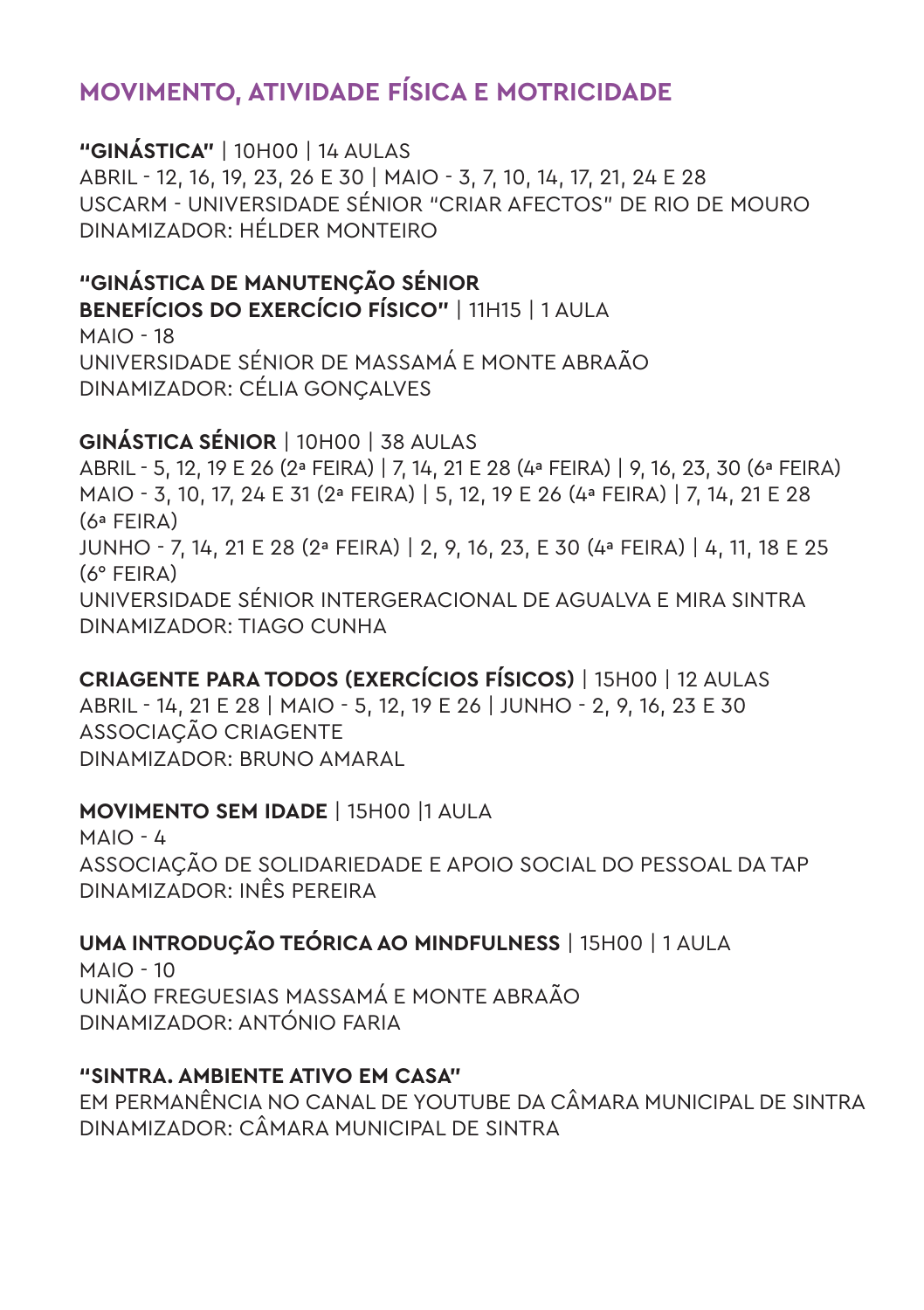## **AMBIENTE, ECOLOGIA, SAÚDE E BEM ESTAR**

#### **"SAÚDE E LONGEVIDADE"** | 16H10 | 1 AULA ABRIL - 13

UNIVERSIDADE SÉNIOR DE MASSAMÁ E MONTE ABRAÃO DINAMIZADOR: JOANA GRILO FERNANDES

#### **"HISTÓRIA DAS IDEIAS. SOBRE O ENVELHECIMENTO ATIVO**

**UMA ANÁLISE CRITICA"** | 10H30 | 1 AULA ABRIL - 19 UNIVERSIDADE SÉNIOR DE MASSAMÁ E MONTE ABRAÃO DINAMIZADOR: ANTÓNIO FARIA

## **"MEDICINA COMPLEMENTAR"** | 11H00 | 1 AULA

ABRIL - 29 UNIVERSIDADE SÉNIOR DE MASSAMÁ E MONTE ABRAÃO DINAMIZADOR: CARLA JESUS

## **"CANCRO: SENSIBILIZAÇÃO E PREVENÇÃO"** | 15H00 | 1 AULA

 $ARII - 30$ ASSOCIAÇÃO PARTILHAR VIDA DINAMIZADOR: PAULO BORGES

## **"ALIMENTAÇÃO SAUDÁVEL ... MEMÓRIAS REINVENTADAS"** | 15H00 | 1 AULA

 $\triangle$ RRIL - 16 DINAMIZADOR: SUSANA GARCIA

## **MEDIAÇÃO ARTÍSTICA PELO PROCESSO TERAPÊUTICO**

**"ARTETERAPIA"** | 10H00 | 7 AULAS ABRIL - 14, 21 E 28 | MAIO - 5, 12, 19 E 26 UNIVERSIDADE SÉNIOR CRIAR AFECTOS DE RIO DE MOURO DINAMIZADOR: MARISA PEREIRA

## **COGNITIVO**

**"JOGOS COGNITIVOS/GINÁSTICA DO CÉREBRO"** | 9H30 | 7 AULAS ABRIL - 15, 22 E 29 | MAIO -6, 13, 20 E 27 UNIVERSIDADE SÉNIOR CRIAR AFECTOS DE RIO DE MOURO DINAMIZADOR: MARISA PEREIRA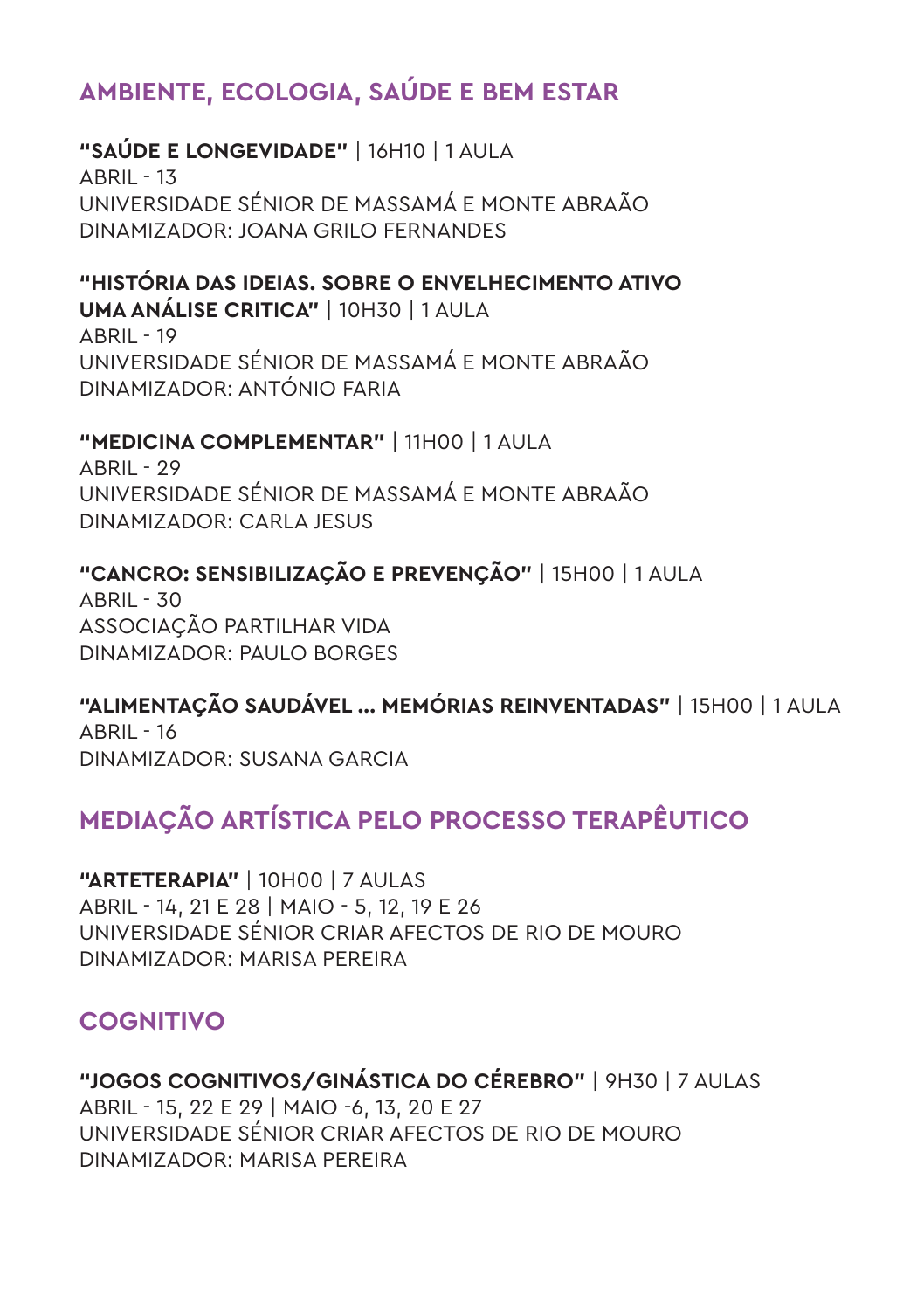#### **"VAMOS FALAR SOBRE DOENÇA DE ALZHEIMER**

**E OUTRAS DEMÊNCIAS"** | 19H30 | 1 AULA ABRIL - 19 ALZHEIMER PORTUGAL DINAMIZADOR: FILIPA ANICETO

## **"ENVELHECIMENTO ATIVO E PREVENÇÃO DA DEMÊNCIA"** | 10H00 | 1 AULA

ABRIL - 27 | JUNHO - 8 IRMÃS HOSPITALEIRAS -CASA DE SAÚDE DA IDANHA DINAMIZADOR: CARLA POMBO E CÁTIA GAMEIRO

**"O QUE POSSO FAZER PARA PREVENIR A DEMÊNCIA?"** | 14H30 | 1 AULA  $MAIO - 24$ ALZHEIMER PORTUGAL DINAMIZADOR: ISABEL SOUSA

## **POUPANÇA E GESTÃO DO ORÇAMENTO FAMILIAR**

## **"GESTÃO ORÇAMENTO FAMILIAR E POUPANÇA"** | 15H00 | 1 AULA

ABRIL - 29 CÂMARA MUNICIPAL DE SINTRA - SERVIÇO MUNICIPAL DE INFORMAÇÃO AO CONSUMIDOR DINAMIZADOR: MANUEL SARGAÇO

## **"COMO COMPRAR NAS GRANDES SUPERFÍCIES.**

**COMBATER AS VENDAS AGRESSIVAS"** | 15H00 | 1 AULA MAIO - 3 CÂMARA MUNICIPAL DE SINTRA - SERVIÇO MUNICIPAL DE INFORMAÇÃO AO CONSUMIDOR DINAMIZADOR: ANTÓNIO RAMOS E CRISTINA PIRES

## **SEGURANÇA**

**"SABER VIVER AO ENTARDECER ... NA CIDADE"** | L0H00 | 1 AULA ABRIL - 22 1 MAIO - 20 | JUNHO - 17 PSP -POLÍCIA DE SEGURANÇA PÚBLICA DINAMIZADOR: EQUIPA POLICIAMENTO DE PROXIMIDADE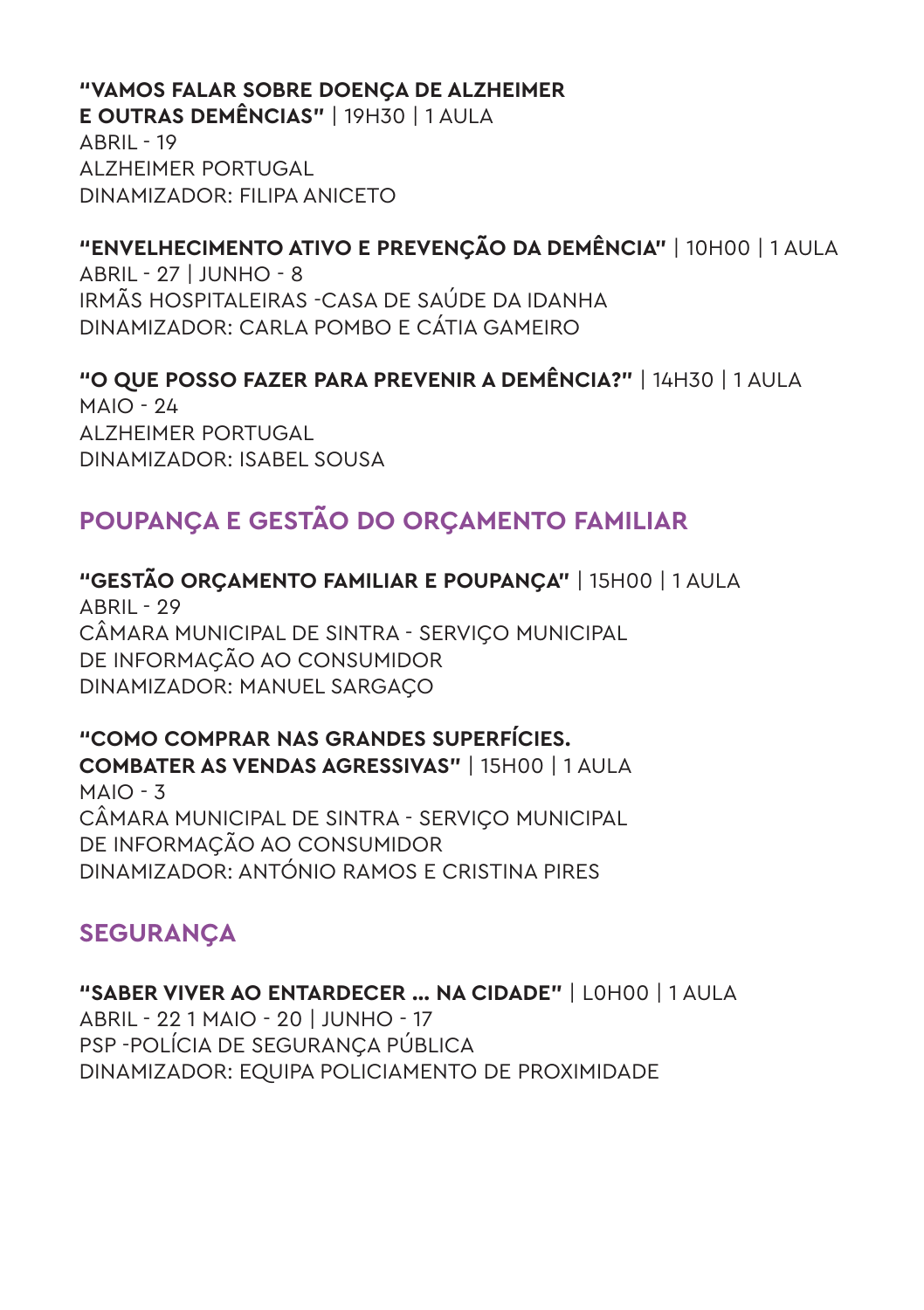## **ENVELHECIMENTO ATIVO**

**"VIVER A IDADE SÉNIOR DESAFIOS E ADAPTAÇÃO AO SÉCULO XXI"** | 15H00 | 1 AULA  $MAIO - 14$ SANTA CASA MISERICÓRDIA SINTRA DINAMIZADOR: ISABEL CASTELO

#### **"CONSIDERAÇÕES PARA UM ENVELHECIMENTO**

**ATIVO E SAUDÁVEL"** | 15H00 | 1 AULA  $I$ UNHO - 28 ASSOCIAÇÃO PARTILHAR VIDA DINAMIZADOR: PAULO BORGES

#### **CUIDADORES INFORMAIS DE SENIORES**

**"ESTRATÉGIAS DE AUTOCUIDADO PARA CUIDADORES"** | 14H30 | 1 AULA MAIO - 21 ALZHEIMER PORTUGAL DINAMIZADOR: FILIPA ANICETO

## **"ESTATUTO DO CUIDADOR INFORMAL" |** 15H00 E 18H00 | 1 AULA

ABRIL - 20 FUNDAÇÃO AGA KHAN PORTUGAL DINAMIZADOR: JOANA AMORIM